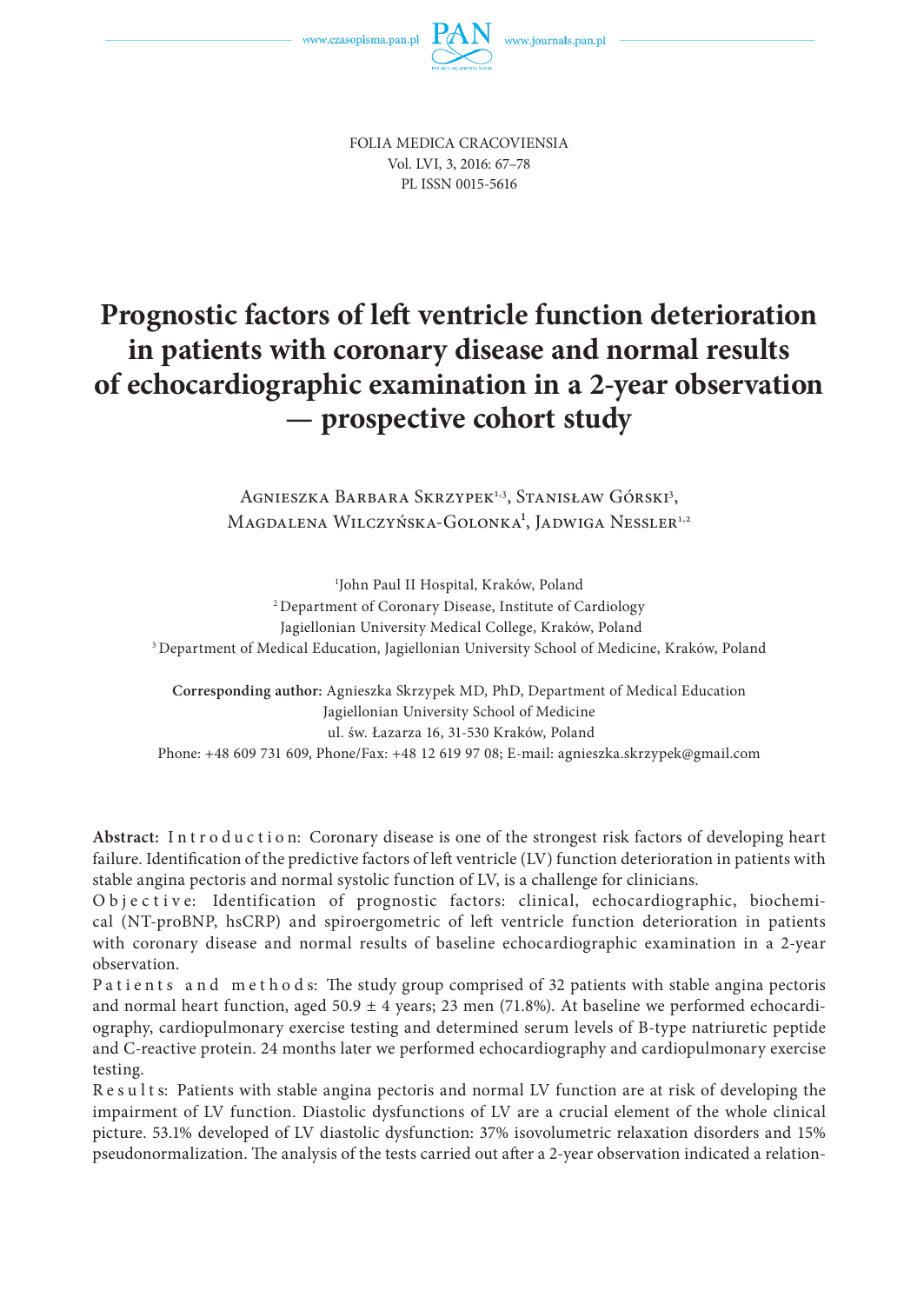

ship between developing diastolic dysfunction of LV and the presence of type II diabetes ( $p = 0.01$ ). Peak oxygen consumption  $(VO_{2p,est})$  at baseline was significantly lower in patients who developed diastolic dysfunction of LV after 2 years ( $p = 0.03$ ).

C o n c l u s i o n s: The predictors of LV diastolic function deterioration in a 2-year observation in this group of patients include type II diabetes and peak oxygen consumption  $VO_{2neak}$ .

**Key words:** dysfunction of left ventricle, patients with stable angina pectoris, prognostic factors of left ventricle dysfunction.

## **Introduction**

Coronary disease is one of the strongest risk factors of developing heart failure [1]. Diagnosing cardiac dysfunction in the asymptomatic stages allows to implement early treatment and impede the progression of heart muscle dysfunction [2]. Asymptomatic impairment of left ventricle function develops in approximately 62% of adults [3–6].

According to a number of studies, increased NT-proBNP (N-terminal-pro B-type Natriuretic Peptide) plays a crucial role in the detection of left ventricle dysfunction [7, 8]. Few reports indicated that the analysis of CRP concentration and its altered level in time allows to predict the progression of heart failure and establish the prognosis [9]. This refers to considerably low CRP values  $(3-10 \text{ mg/L})$  [10]. Therefore, reliable high sensitivity tests for CRP (hsCRP) have been compiled [10].

Identification of the predictive factors of heart function deterioration in the group of patients with increased risk of developing heart failure, including patients with stable angina pectoris and normal systolic function of left ventricle, is a challenge for clinicians. It will allow to select patients requiring more frequent check-ups and modification of pharmacological treatment to prevent or delay the development of clinically evident heart failure. The study involved an attempt to establish factors determining left ventricle function deterioration in patients with stable angina pectoris without left ventricle dysfunction.

#### **Objective**

Identification of prognostic factors: clinical, echocardiographic, biochemical (NTproBNP, hsCRP) and spiroergometric of left ventricle function deterioration in patients with coronary disease and normal results of baseline echocardiographic examination in a 2-year observation.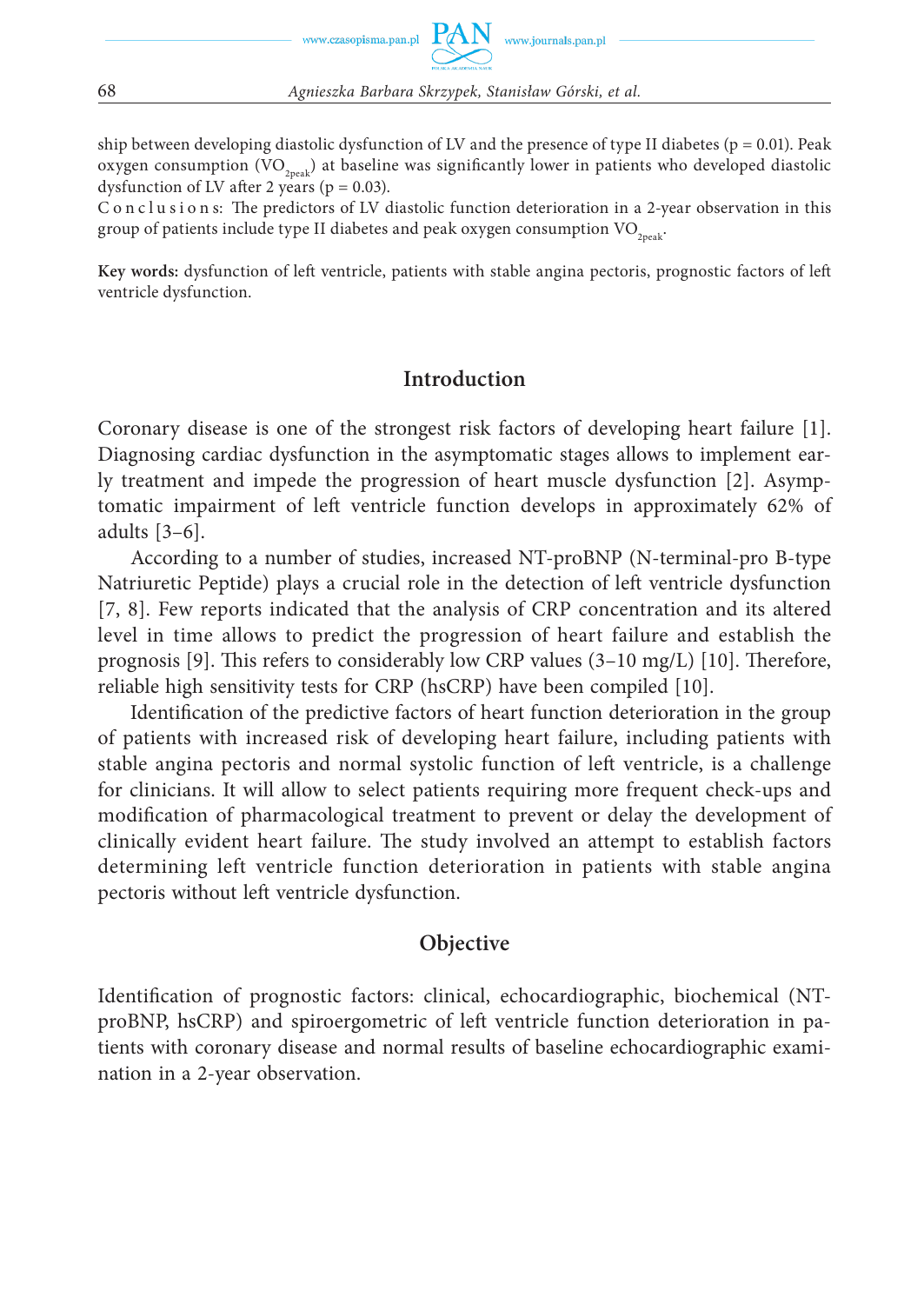www.czasopisma.pan.pl  $\hbox{ PAN }\,$  www.journals.pan.pl

# **Patients and methods**

The study group comprised 32 patients with coronary disease and normal heart function hospitalized in the Department of Coronary Disease, John Paul II Specialist Hospital in Krakow, aged from 39 to 55 years (mean 50.9  $\pm$  4 years). Men constituted 71.8% of the group  $(n = 23)$ .

Inclusion criteria were: age between 30 and 60 years, diagnosed coronary disease confirmed with coronarography or exertion scintigraphy, good conditions for echocardiographic examination and patient's consent for the test.

Exclusion criteria were: clinical signs of heart failure, impaired function of left ventricle, past myocardial infarction, evident signs of heart failure, valvular defects, cardiomyopathy, unsuccessful normalization of arterial pressure within 2 previous years, organ changes in course of diabetes, renal failure, thyroid disorders, cancer, liver diseases considerably impairing its function and pregnancy.

The following were analyzed both at baseline and after 2 years of observation: clinical status (interview with the evaluation of the severity of angina pectoris and physical examination, presence of atherosclerotic risk factors), rest 12-lead electrocardiogram, resting transthoracic echocardiogram and the results of spiroergometric test. On inclusion to the study, the concentrations of NT-proBNP and CRP in the serum were tested. At that point patients were treated pharmacologically according to recommendations. Laboratory tests were performed in the laboratory in John Paul II Specialist Hospital in Kraków. The protocol of the study was approved by the Bioethics Committee of the Jagiellonian University in Kraków (KBET/7B/2005).

The patients were tested for changes in systolic and diastolic heart function after 2 years. The study included the identification of prognostic factors in a 2-year observation: clinical factors, particular echocardiographic and spiroergometric parameters and NT-proBNP.

## Transthoracic resting echocardiogram

Standard views were analyzed: parasternal long axis, parasternal short axis, fourchamber view and two-chamber view. Also, local speed of mitral annulus movement was evaluated with the use of spectrum technique of tissue testing with Doppler method (TDE/DTI). The inflow profile in pulmonary veins and local speed of mitral annulus movement were examined with Doppler tissue method.

The volume of left ventricle and ejection fraction were measured with biplane Simpson's method. End-diastolic parameters were measured in the picture registered on the peak R wave of QRS complex in ECG. Measurements of each parasternal and apical view were carried out. Statistical analysis included approximate values of those measurements.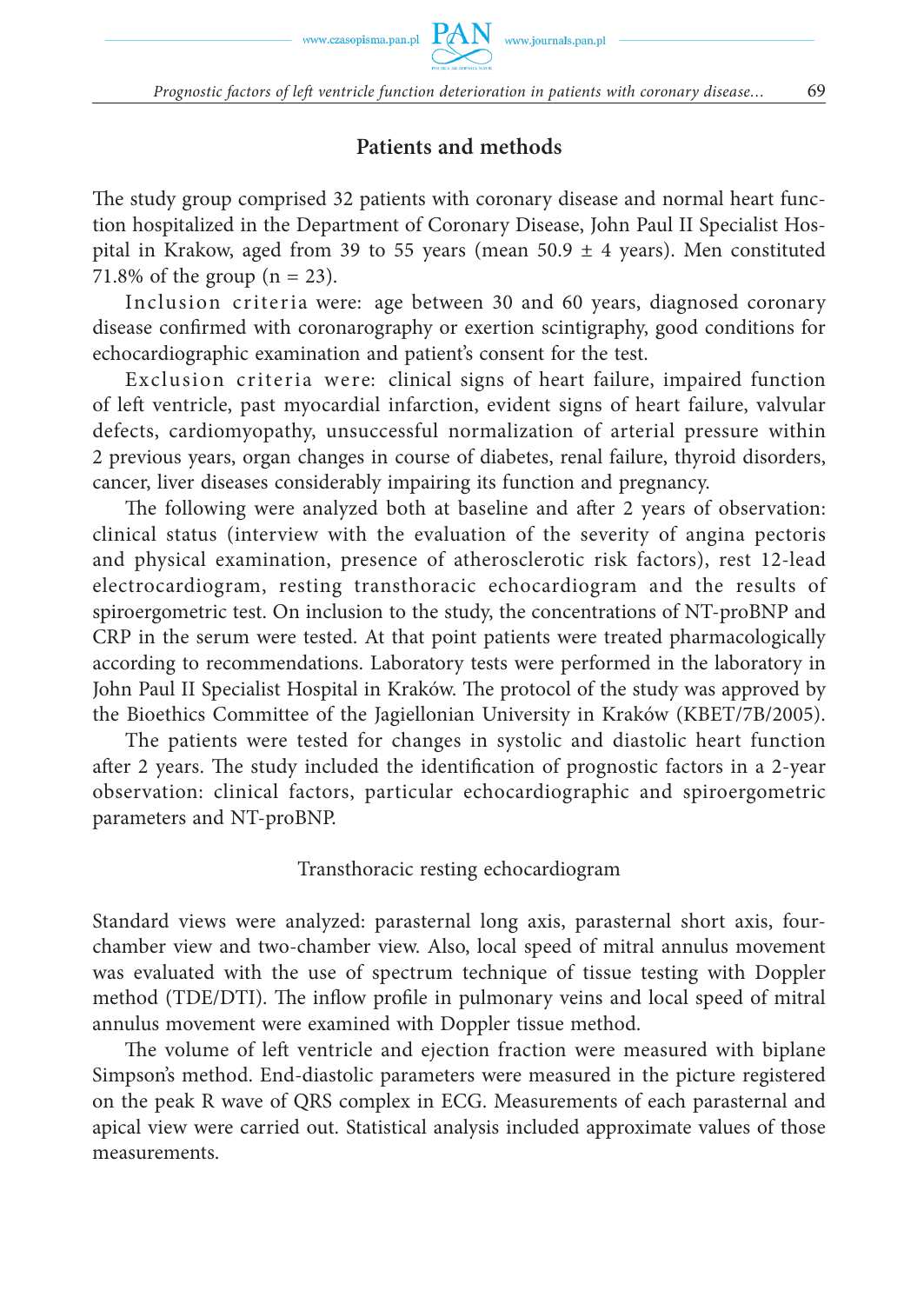The analysis included the following non-invasive indicators of increased enddiastolic pressure: ratio of early mitral flow velocity to mitral annulus movement in TDI (E/E') as well as the ratio of maximal velocity of early mitral inflow to the velocity of early inflow propagation  $(E/Vp)$ . The measurements were carried out according to the guidelines of American Echocardiographic Society.

The profile of left ventricular mitral inflow was evaluated based on diagnostic criteria of diastolic failure by the European Cardiology Society and the classification of the Canadian Cardiology Society.

Spiroergometric test result

Spiroergometric tests were carried out according to the modified Bruce's protocol with the use of treadmill. The following parameters were analyzed:  $\rm VO_{_{2\,max}}$ ,  $\rm VCO_{_{2}},$   $\rm AT$ and  $VE/VCO<sub>2</sub>$ .

Also, the analysis of developing systolic and diastolic dysfunction of left ventricle was performed as well as the relationship between the following echocardiographic, spiroergometric and biochemical parameters: hemodynamic state marker NT-proBNP and CRP inflammatory marker was examined.

Based on the outcomes of echocardiographic tests  $-$  baseline  $(E_1)$  and after 2 years  $(E_2)$ , the evaluation of changes in the baseline LV filling profile and systolic function in terms of trends in changes in the LV filling profile and systolic function in time interval between  $\mathbf{E}_{1}$  and  $\mathbf{E}_{2}$  tests was carried out.

Next, the relationship between the trends in changes in LV filling profile and age, accompanying disorders and particular echocardiographic and biochemical parameters was analyzed in order to determine prognostic factors of LV systolic and diastolic function deterioration. Certain outcomes of this analysis had been previously presented in two publications [11, 12].

# **Statistical analysis**

Statistical analysis was performed with STATISTICA 8 statistical software by StatSoft Inc. (2008). The obtained data were presented in form of tables including distribution parameters:  $x -$  arithmetic mean, SD  $-$  standard deviation, min  $$ minimal value and  $max -$  maximal value. The charts present comparisons of test outcomes.

The following methods were applied in the statistical analysis:

t-Student test for independent tests in comparison with quantity variables and for repetitive tests in the comparison of 2 groups, multifactor variance analysis (ANOVA) to examine the relationship of systolic function, mitral inflow profile and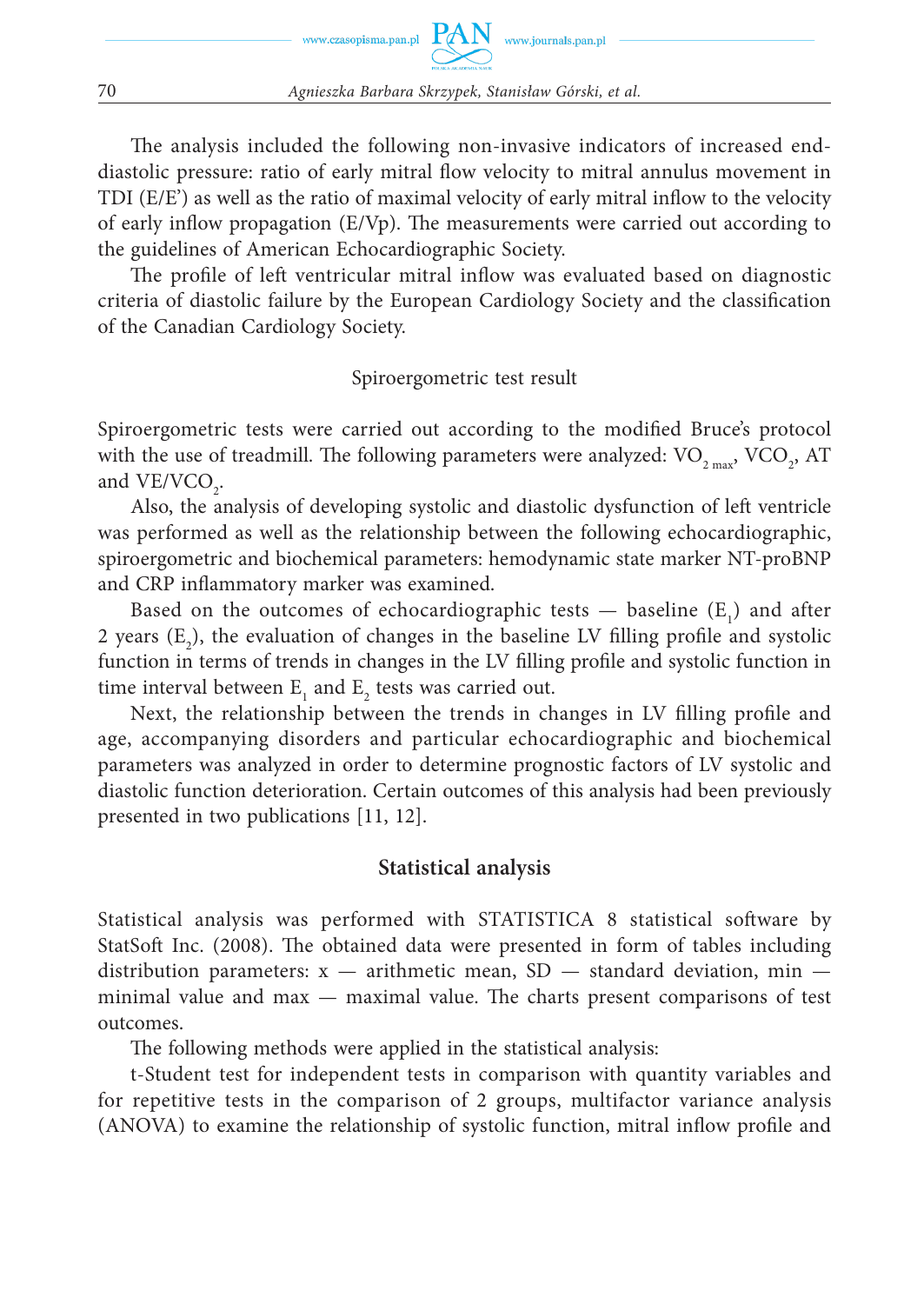spiroergometric test parameters with the analyzed quantity variables and for repetitive tests in case of comparing 2 subsequent tests, Chi2 independence test to analyze the relationship between mitral inflow profile and the analyzed quality variables.

Test results with significance less or equal 0.05 ( $p \le 0.05$ ) were considered statistically significant.

## **Results**

## General characteristics of patients

The study group consisted of 32 patients with coronary disease and normal LV systolic and diastolic function aged from 39 to 55 years (mean  $50.9 \pm 4$  years). Men constituted 71.8% of the group  $(n = 23)$ .

Arterial hypertension was found in 29 (90%) patients, lipid disorders in 23 individuals (71.8%) while type II diabetes in 6 patients (0.19%). Metabolic syndrome was diagnosed in 4 individuals (12.5%), addiction to tobacco was found in 18 patients (56%) while contributory family history in 21 patients (66%). Mean body mass index was  $28.17 \pm 4.4$  kg/m<sup>2</sup>. Pain symptoms related to coronary disease class II according to CCS were found in 53% of patients, class I in 43% of patients while class III only in one individual.

Tables 1 and 2 present clinical characteristics of the patients including atherosclerosis risk factors.

| Examined parameters     | Male $n$ $(\%)$ | Age (years)<br>$x \pm SD$ | BMI $(kg/m2)$<br>$x \pm SD$ |
|-------------------------|-----------------|---------------------------|-----------------------------|
| Examined group $n = 32$ | 23 (71.8%)      | $50.9 \pm 4$              | $28.17 \pm 4.4$             |

**Table 1.** Characteristics of the patients.

Data are expressed as mean ± standard deviation. Abbreviations: BMI — body mass index.

**Table 2.** Atherosclerosis risk factors in the examined patients.

| Risk factors of<br>atherosclerosis | Arterial<br>hypertension<br>n(%) | Diabetes<br>type 2<br>n(%) | Smoking<br>n(%) | Hypercholestero-<br>laemia<br>n(%) | Metabolic<br>syndrome<br>n(%) | CAD<br>in family<br>history |
|------------------------------------|----------------------------------|----------------------------|-----------------|------------------------------------|-------------------------------|-----------------------------|
| Examinated group<br>$n = 32$       | 29 (90%)                         | 6(18.7%)                   | 18 (56%)        | 23 (71.8%)                         | 4(12.5%)                      | 21 (66%)                    |

Abbreviations: CAD — Coronary Artery Disease.

Table 3 presents echocardiographic parameters in the examined patients.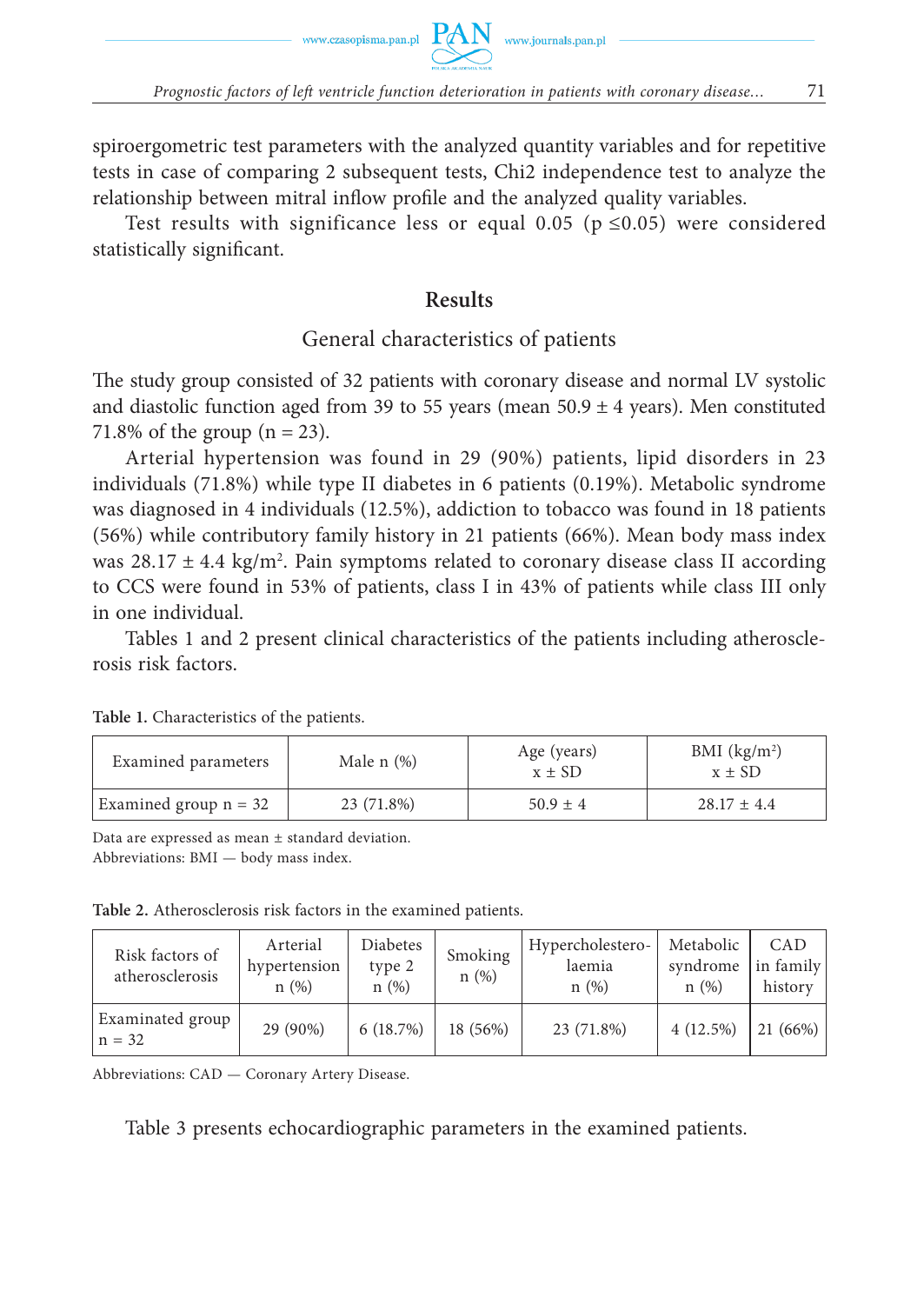| Echocardiographic<br>parameters | $x \pm SD$        |
|---------------------------------|-------------------|
| EF(%)                           | $62.00 \pm 5.3$   |
| $DT$ (ms)                       | $207.90 \pm 47.0$ |
| E/A                             | $1.18 \pm 0.3$    |
| E/E'                            | $3.40 \pm 0.8$    |
| E/Vp                            | $1.26 \pm 0.3$    |
| $Vp$ (cm/s)                     | $65.00 \pm 20.0$  |
| $LA$ (mm)                       | $36.50 \pm 3.8$   |
| LA area $\text{(cm)}^2$         | $17.60 \pm 2.3$   |
| LVEDD (mm)                      | $50.70 \pm 5.6$   |
| LVMAS(g)                        | $190.80 \pm 62.6$ |
| LVMI $(g/m^2)$                  | $96.80 \pm 30.8$  |

**Table 3.** Echocardiographic parameters in the examined patients.

Abbreviations: A — the peak late mitral flow velocity,  $DT$  — deceleration time, E — the peak early mitral flow velocity, E'  $-$  the peak early diastolic myocardial tissue velocity, EF  $-$  ejection fraction, LA  $-$  left atrium,  $LA_{area}$  — left atrial area, LVEDD — left ventricle end-diastolic diameter, LVMAS — left ventricle mass,  $LVMI$  — left ventricle mass index,  $Vp$  — early diastolic flow propagation velocity.

#### Biochemical tests

NT-proBNP in the examined group ranged from 8.928 to 155.4 pg/ml, mean 49.26 ± 35.4 pg/ml. High sensitivity C-reactive protein values (hsCRP) ranged from 0.45 to 20.31 mg/l, mean  $3.13 \pm 3.92$  mg/l.

**Table 4.** NT-proBNP values in the examined group and hsCRP.

| Examined marker         |      | SD   | min  | max   |    |
|-------------------------|------|------|------|-------|----|
| $N$ -proBNP (pg/ml)     | 49.3 | 35.4 | 8.90 | 155.4 | NS |
| $ \text{hsCRP (mg/l)} $ | 4.4  | 8.5  | 0.45 | 45.8  | NS |

Abbreviations: hsCRP — high-sensitivity, C — Reactive Protein, NT-proBNP — N-terminal-proB-type Natriuretic Peptide.

Results of baseline spiroergometric test are presented in Table 5.

In patients at baseline peak oxygen (V02 peak) uptake was 18.8–42.4 ml/kg/min, mean 28.8  $\pm$  6.0 ml/kg/min. The volume of CO<sub>2</sub> ranged between 0.64 do 3.4 l/min, mean 2.09  $\pm$  0.76 l/min. Anaerobic threshold ranged between 15 and 23 ml/kg/min,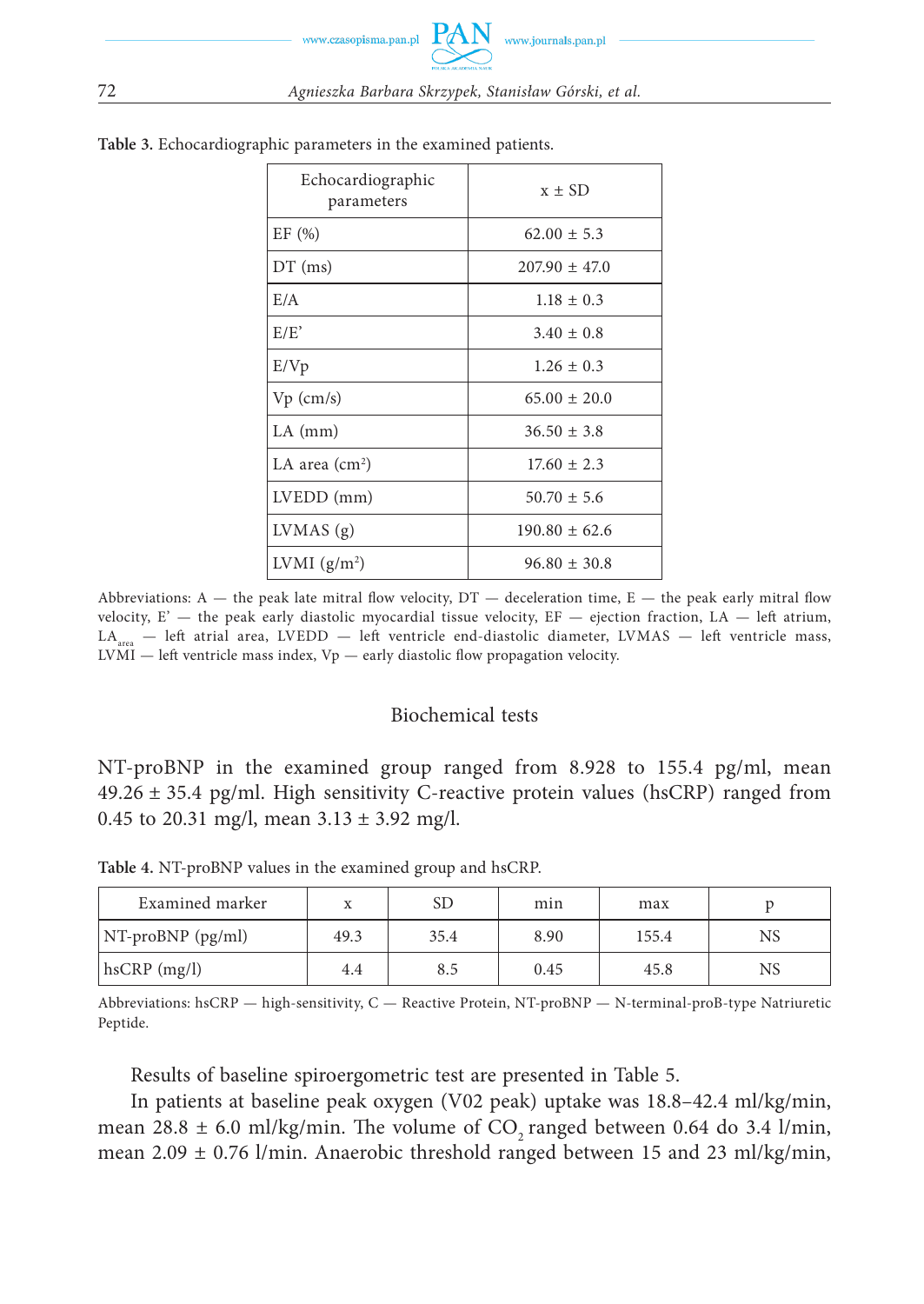| Spiroergometric parameters        | Examinated patients<br>$x \pm SD$ | Patients with diabetes type 2<br>$x \pm SD$ |
|-----------------------------------|-----------------------------------|---------------------------------------------|
| $\rm VO_{_{2\ peak}}$ (ml/kg/min) | $28.80 \pm 6.00$                  | $25.8 \pm 3.0$                              |
| $VCO$ , $(l/min)$                 | $2.09 \pm 0.76$                   | $2.3 \pm 0.7$                               |
| AT                                | $18.00 \pm 2.50$                  | $13.0 \pm 3.0$                              |
| VE/VCO <sub>2</sub>               | $28.80 \pm 4.90$                  | $30.0 \pm 3.0$                              |
| VE max                            | $67.90 \pm 20.00$                 | $74.7 \pm 20.0$                             |
| HR peak exercise (n/min)          | $131.00 \pm 19.00$                | $134.5 \pm 18.3$                            |

**Table 5.** Results of spiroergometric test at baseline in the examined group.

Abbreviations: AT — anaerobic threshold, HR — heart rate, VE — ventilatory equivalent, VE/VCO $_2$  — ventilatory equivalent of carbon dioxide,  $\rm VO_{2\, peak}$  — oxygen uptake at the peak exercise.

mean  $18 \pm 2.5$  ml/kg/min. Maximal ventilation was from 36.1 to 102.4, mean  $67.9 \pm 20$  ml/min. Ventilatory equivalent of CO<sub>2</sub> ranged from 24 to 44, mean 28.8  $\pm$  4.9. Respiratory quotient was 0.72–1.26, mean 0.99  $\pm$  0.13. Peak exercise heart rate was 90–168, mean  $131 \pm 19$  beats per minute.

# **Changes in the function of LV in patients in a 2-year observation**

According to the analysis of LV function changes, LV systolic and diastolic function remained unchanged in 15 individuals (46.9%) out of 32 patients. 17 patients (53.1%) developed disorders of LV diastolic function: isovolumetric relaxation disorders in 12 patients (37%) and pseudonormalization in 5 patients (15%).

# **Prognostic factors of LV filling profile deterioration in patients with stable angina and normal heart function in a 2-year observation**

The comparison of test results performed at baseline and after a 2-year observation are presented in Table 6.

Table 6. Comparison of significantly different parameters of spiroergometric tests in patients with and without LV function deterioration after 2 years.

| Spiroergometric                          | Examinated group                                                             |                |      |  |
|------------------------------------------|------------------------------------------------------------------------------|----------------|------|--|
| parameters<br>$x \pm SD$                 | without deteriorating LV function with deteriorating LV function<br>$n = 15$ | $n = 17$       |      |  |
| $\rm{VO}_{2\,\rm{peak}\,1}\ (ml/kg/min)$ | $31.3 \pm 6.6$                                                               | $26.7 \pm 4.5$ | 0.03 |  |
| $\rm{VO}_{2~peak~2}~(ml/kg/min)$         | $31 \pm 6.3$                                                                 | $24.8 \pm 6$   | 0.03 |  |

Abbreviations: LV — left ventricle, VO<sub>2 peak</sub> — oxygen uptake at the peak exercise.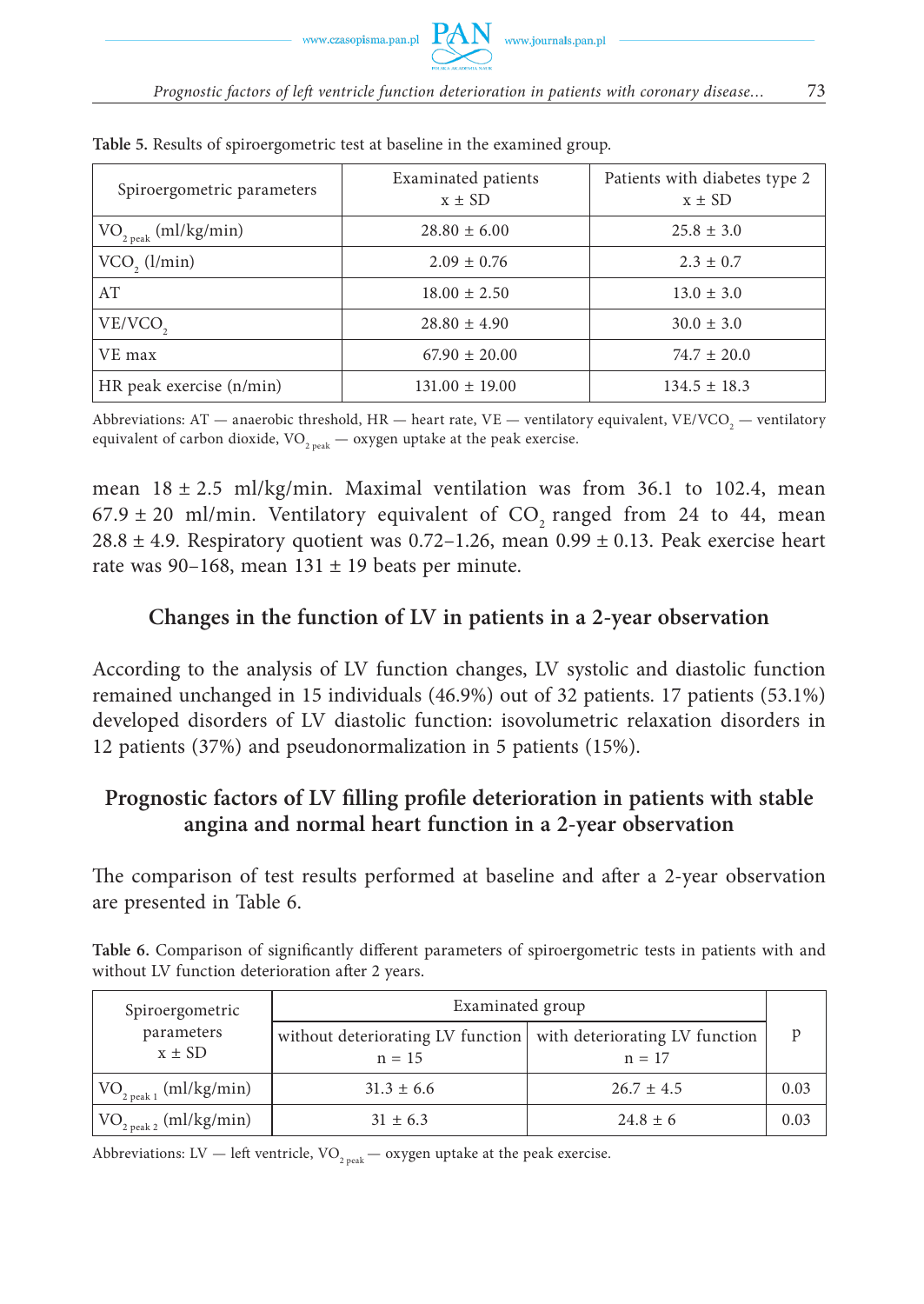Peak oxygen consumption  $(VO_{2,peak})$  at baseline was significantly lower in the group with diastolic dysfunction compared to patients with normal function of left ventricle and ranged between to 18.8 and 31.7, mean  $26.7 \pm 4.5$  ml/kg/min (p = 0.03). These results has been presented previously [12].

The analysis of the tests carried out after a 2-year observation indicated a relationship between developing diastolic dysfunction and the presence of type II diabetes ( $p = 0.01$ ). Diastolic dysfunction of LV occurred in all patients with type 2 diabetes after a 2-year observation: isovolumetric relaxation disorders developed in 4 patients and pseudonormalization in 2 patients. Table 7 presents echocardiographic parameters in patients with diabetes type 2 assessed at the start of the trial and after 2 years.

| Echocardiographic parameters<br>$x \pm SD$ | Examinated patients<br>with diabetes type 2<br>In the 1st Echo | Examinated patients<br>with diabetes type 2<br>After 2 years |
|--------------------------------------------|----------------------------------------------------------------|--------------------------------------------------------------|
| EF(%)                                      | $63.00 \pm 4.40$                                               | $66.00 \pm 7.50$                                             |
| $DT$ (ms)                                  | $203.00 \pm 31.40$                                             | $265.20 \pm 41.60$                                           |
| E/A                                        | $1.26 \pm 1.36$                                                | $0.54 \pm 0.17$                                              |
| E/E'                                       | $4.00 \pm 1.09$                                                | $6.30 \pm 4.10$                                              |
| E/Vp                                       | $1.24 \pm 0.27$                                                | $1.47 \pm 0.46$                                              |
| $Vp$ (cm/s)                                | $63.00 \pm 9.70$                                               | $43.60 \pm 18.15$                                            |
| LV mass/BSA $(g/m^2)$                      | $98.70 \pm 27.00$                                              | $111.40 \pm 43.40$                                           |

Table 7. Echocardiographic parameters in patients with diabetes type 2 in first examination and after 2 years.

Abbreviations: BSA — body surface area, LVMI — left ventricle, others — see Table 3.

No significant relationship between diastolic function deterioration and age  $(p = 0.56)$ , arterial hypertension  $(p = 0.27)$ , addiction to smoking cigarettes  $(0.7)$ , lipid disorders ( $p = 0.86$ ) BMI ( $p = 0.2$ ) or positive family history ( $p = 0.5$ ) was observed.

No significant relationship between LV function deterioration after 2 years and the baseline level of NT-proBNP or hsCRP was found. Table 8 presents baseline NT-proBNP and hsCRP values in patients whose LV function remained unchanged and those with LV function deterioration.

According to the analysis of spiroergometric parameters after a 2-year observation, there is a relationship between  $\rm VO_{2\ peak\ 2}$  and a change in normal profile of left ventricle filling and impaired filling ( $p = 0.015$ ). No such relationship in case of other analyzed parameters of spiroergometric test was found: AT<sub>2</sub> (p = 0.6), VE/CO<sub>2 peak 2</sub> (p = 0.22) and RQ<sub>2</sub> ( $p = 0.6$ ), as described in the previous publication [12].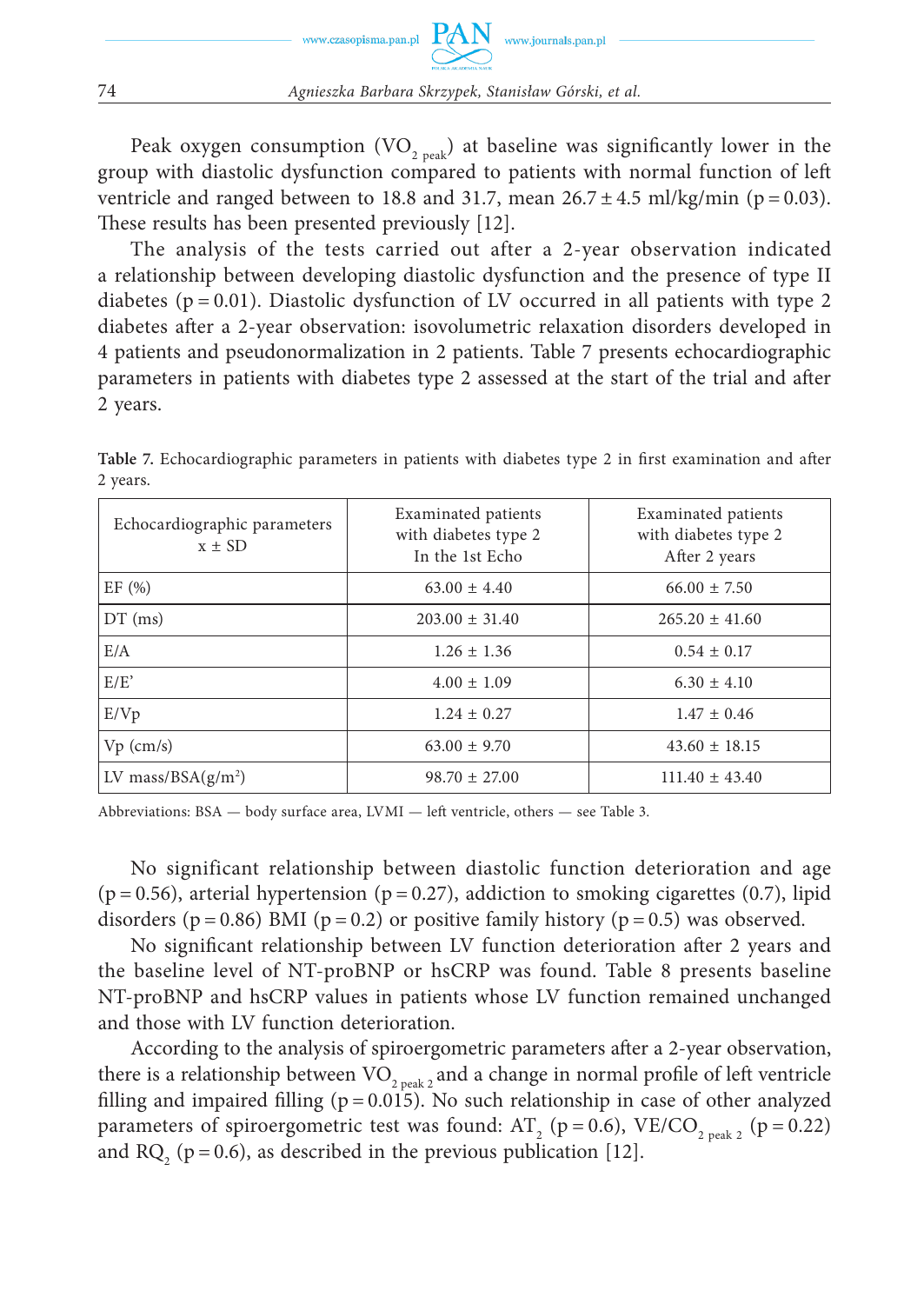| Biochemical marker | Group A                                                          |                   |           |  |
|--------------------|------------------------------------------------------------------|-------------------|-----------|--|
|                    | without LV function deteriorating with LV function deteriorating |                   |           |  |
| $\vert$ NT-proBNP  | $43.9 \pm 32.9$                                                  | $53.90 \pm 37.80$ | <b>NS</b> |  |
| hsCRP              | $2.0 \pm 1.8$                                                    | $6.56 \pm 11.28$  | <b>NS</b> |  |

**Table 8.** Biochemical tests in patients with and without deterioration of LV function.

Abbreviations: hsCRP — high-sensitivity, C — Reactive Protein, NT-proBNP — N-terminal-proB-type Natriuretic Peptide.

## **Discussion**

Coronary disease, as an etiologic factor, is related to poor prognosis in patients with heart failure [13, 14]. Early latent stage of the disease ought to be taken into consideration in the natural course of heart failure development since it is crucial for the implementation of screening test program in groups of patients at risk of developing a full-blown heart failure [15]. The outcomes of own study as well as research by other authors prove that patients with stable angina pectoris without impaired heart function are highly at risk of developing heart failure. Diastolic dysfunction of left ventricle is a crucial element of the whole clinical picture in these patients.

Literature reports emphasize the role of the following factors predisposing to the development of heart failure: older age, female gender, diabetes, obesity, arterial hypertension and the enlargement of left ventricle [16]. According to this study, type II diabetes in patients with normal heart function at baseline significantly influenced the deterioration of left ventricle diastolic function in a 2-year observation ( $p = 0.01$ ). This is related to an unfavorable impact of metabolic disturbances on vascular walls and heart muscle. Both own research and literature data indicate that patients with stable angina pectoris and the accompanying type II diabetes ought to periodically undergo control echocardiographic examination to assess early impairment of left ventricle function [17].

Prognostic values of the analyzed echocardiographic, biochemical and spiroergometric parameters in a 2-year observation in patients with stable angina pectoris and normal LV function were determined.

Echocardiography is considered the best method to detect asymptomatic heart dysfunction [18]. According to current guidelines, Doppler two-dimension echocardiography is a test of the highest prognostic value [19]. The study also included the analysis of echocardiography results in the aspect of the development of left ventricle dysfunction.

Patients with angina and normal LV function are at risk of developing LV diastolic dysfunction despite the treatment. The profile of disturbed relaxation is a common type of left ventricle diastolic dysfunction in these individuals.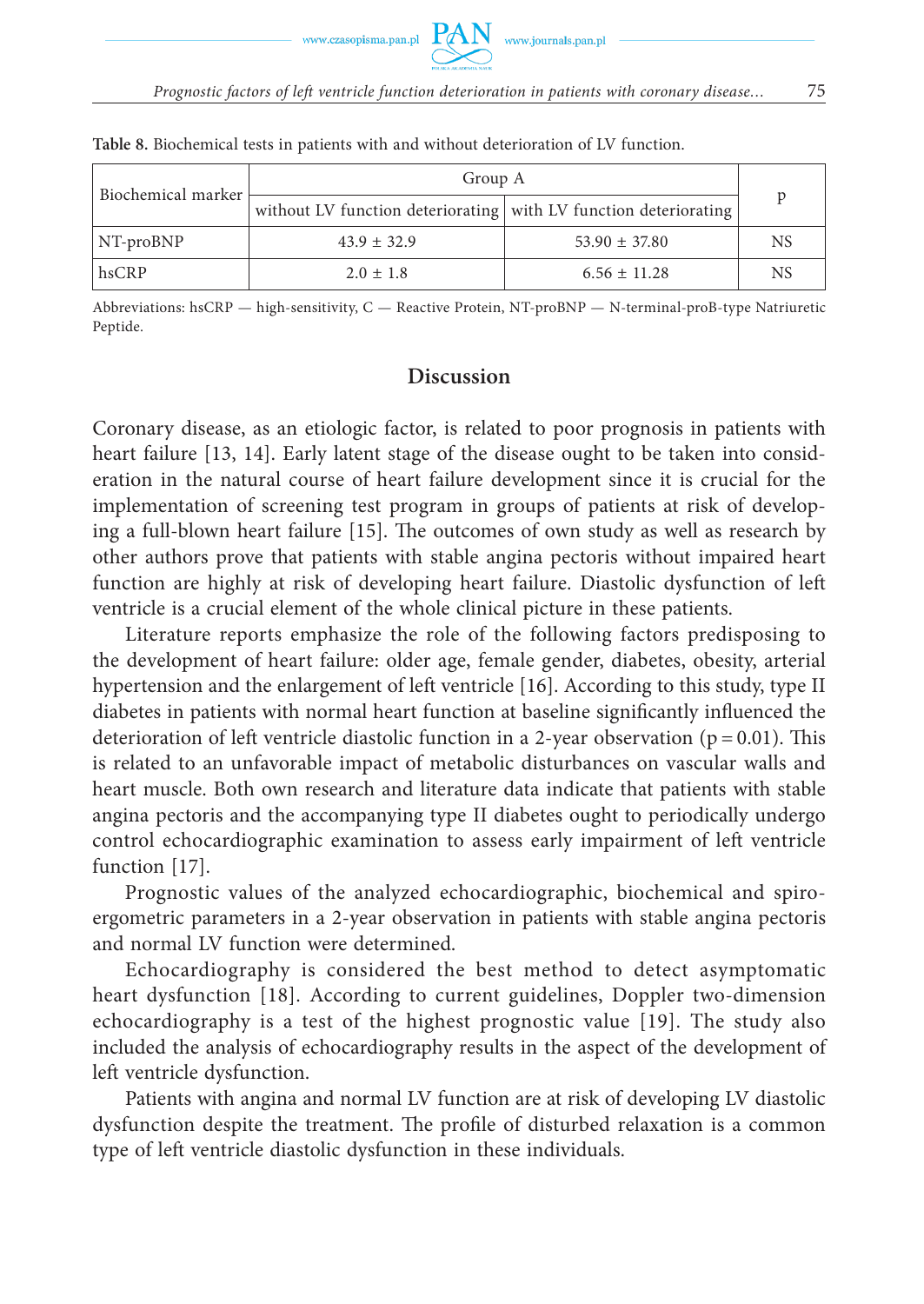This work included the analysis of the parameters of spireorgometric test which is a gold standard in the assessment of physical fitness [20].

The impairment of heart function involves numerous changes in neurohormonal system which are compensation mechanisms. They lead to balancing the decreased cardiac output and stroke volume. Initial compensation mechanisms (activation of renin-angiotensin-aldosterone system, stimulation of vasopressin production, increased sympathetic activation) stop working after a while and give undesirable effects — blood vessel constriction and heart dilation. Increased pressure in heart chambers leads to increased activity of the natriuretic and vasodilating substances (e.g. NT-proBNP). This balance may be disturbed at physical exertion, which can cause circulatory system decompensation. According to literature, both peak oxygen consumption and increased respiratory response to exertion are acknowledged prognostic parameters [21, 22].

This work indicated that baseline peak oxygen consumption  $(VO_{2,peak})$  in patients without LV dysfunction was significantly lower in the individuals who after 2 years developed diastolic dysfunction compared to the patients whose left ventricle function remained normal  $(26.7 \pm 4.5 \text{ ml/kg/min } vs \ 31.3 \pm 6.6; \ p = 0.03)$ . Therefore, VO<sub>2 peak</sub> shows a prognostic value in the monitoring of diastolic dysfunction of left ventricle.

According to the observation, NT-proBNP fails to identify patients whose LV function may deteriorate after 2 years.

The outcomes of the study indicated a high prognostic value of the exercise spiroergometric test in the identification of patients, which allows to select of the individuals particularly susceptible to developing LV dysfunction. High prognostic value of  $VO_{2, peak}$  in monitoring the development of LV diastolic function impairment was proved.

According to the conducted research, stable angina pectoris is significantly related to the risk of developing left ventricle diastolic dysfunction. Periodic control echocardiographic tests and spiroergometric test carried out despite lack of visible signs of heart failure, especially in type II diabetes patients, are vital in the detection of such risk.

# **Conclusions**

Patients with stable angina pectoris and normal LV function are at risk of developing the impairment of heart function. Diastolic dysfunctions of left ventricle are a crucial element of the whole clinical picture. Type II diabetes leads to left ventricle diastolic dysfunction in a 2-year observation.

According to own study and literature data, the predictors of LV diastolic function deterioration in a 2-year observation in this group of patients include type II diabetes and peak oxygen consumption  $VO_{2,peak}$ .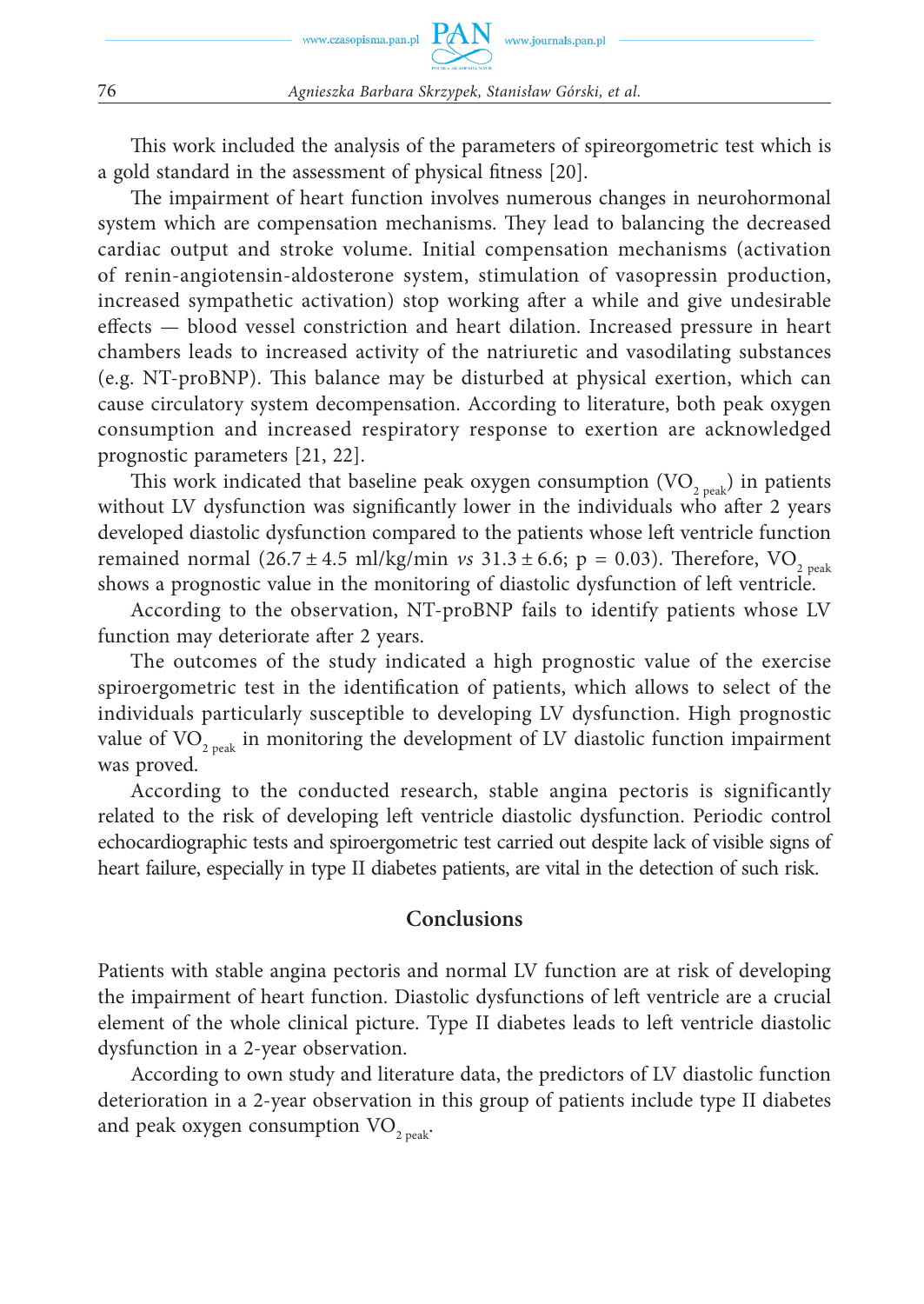# **Conflict of interest**

None declared.

# **References**

- 1. *Banasiak W., Ponikowski P., Reczuch K., et al.*: Postępy w kariologii w 2005 roku część I. www. mp.pl/artykuły/
- 2. *Cleland J.G.*: Screening for left ventricular dysfunction and chronic heart failure. Should it be done and, if so, how? In: Stanek B. (ed.). Optimising Heart Failure Management. Adis International, Auckland, 2000; 1–17.
- 3. *Gackowski A., Isnard R., Piwowarska W., Komajda M.*: Peptyd natriuretyczny typu B (BNP) nowa metoda diagnostyczna w kardiologii? Kardiol Pol. 2002; 56: 644–649.
- 4. *McDonagh T.A., Morrison C.E., McMurray J.J., et al.*: Global left ventricular systolic function in North Glasgow. J Am Coll Cardiol. 1996; 27: 106–107.
- 5. *SOLVD Investigators*: Effect of enalapril on mortality and the development of heart failure in asymptomatic patients with reduced left-ventricular ejection fractions. N Engl J Med. 1992; 327: 685–691.
- 6. *SOLVD Investigators*: Effect of enalapril on survival in patients with reduced left-ventricular ejection fractions and congestic heart failue. N Engl J Med. 1991; 325: 293–302.
- 7. *Maisel A.*: B-type natriuretic peptide levels: a potential novel "white count" for congestive heart failure [review]. J Card Fail. 2001; 7: 183–193.
- 8. *Omland T., Hall C.*: N-terminal pro-B-type natriuretic peptide. In: Wu A.H.B. (ed.): Cardiac Markers, ed. 2. Totowa, NJ, Humana Press, 2003; 411–424.
- 9. *Vasant H.P., Robbins M.A., Topol E.J.*: C-reactive protein: A 'golden marker' for inflammation and coronary artery disease. Cleveland Clin J Med. 2001; 68: 533.
- 10. *Ridker P.M.*: Clinical Application of C-Reactive Protein for Cardiovascular Disease Detection and Prevention. Circulation. 2003; 107: 363–369.
- 11. *Skrzypek A., Nessler J.*: Bezobjawowe upośledzenie funkcji serca o etiologii niedokrwiennej z uwzględnieniem zmian echokardiograficznych i stężenia peptydu natriuretycznego NT-proBNP w obserwacji dwuletniej. Przegl Lek. 2014; 71 (7): 378–383.
- 12. *Skrzypek A., Nessler J.*: Prognostyczna wartość parametrów próby spiroergometrycznej u chorych z bezobjawowym upośledzeniem funkcji serca o etiologii niedokrwiennej w czasie dwuletniej obserwacji. Przegl Lek. 2015; 72 (4): 168–173.
- 13. *Adams K.F., Dunlap S.H., Sueta C.A., et al.*: Relation between gender, etiology and survival in patients with symptomatic heart failure. J Am Coll Cardiol. 1996; 28: 1781–1788.
- 14. *Francis G.S., Cohn J.N., Johnson G., et al.*: Plasma norepinephrina, plasma rennin activity, and congestive heart failure. Relation to survival and the effects of therapy in the Val-HeFT. Circulation. 1993; 87: 40–48.
- 15. *Hummel S., Piercy J., Wright R., et al.*: An economic analysis of the Survival and Ventricular Enlargement (SAVE) Study: application to the United Kingdom. Pharmacoeconomics. 1997; 12: 182–192.
- 16. *Bhatia R.S., Tu J.V., Lee D.S., et al.*: Outcome of heart failure with preserved ejection fraction in a population-based study. N Engl J Med. 2006; 355: 260–269.
- 17. *Zile M., Baicu C., Gaasch W.*: Diastolic Heart Failure Abnormalities in Active Relaxation and Passive Stiffness of the Left Ventricle. N Eng J Med. 2004; 350: 1953-1959.